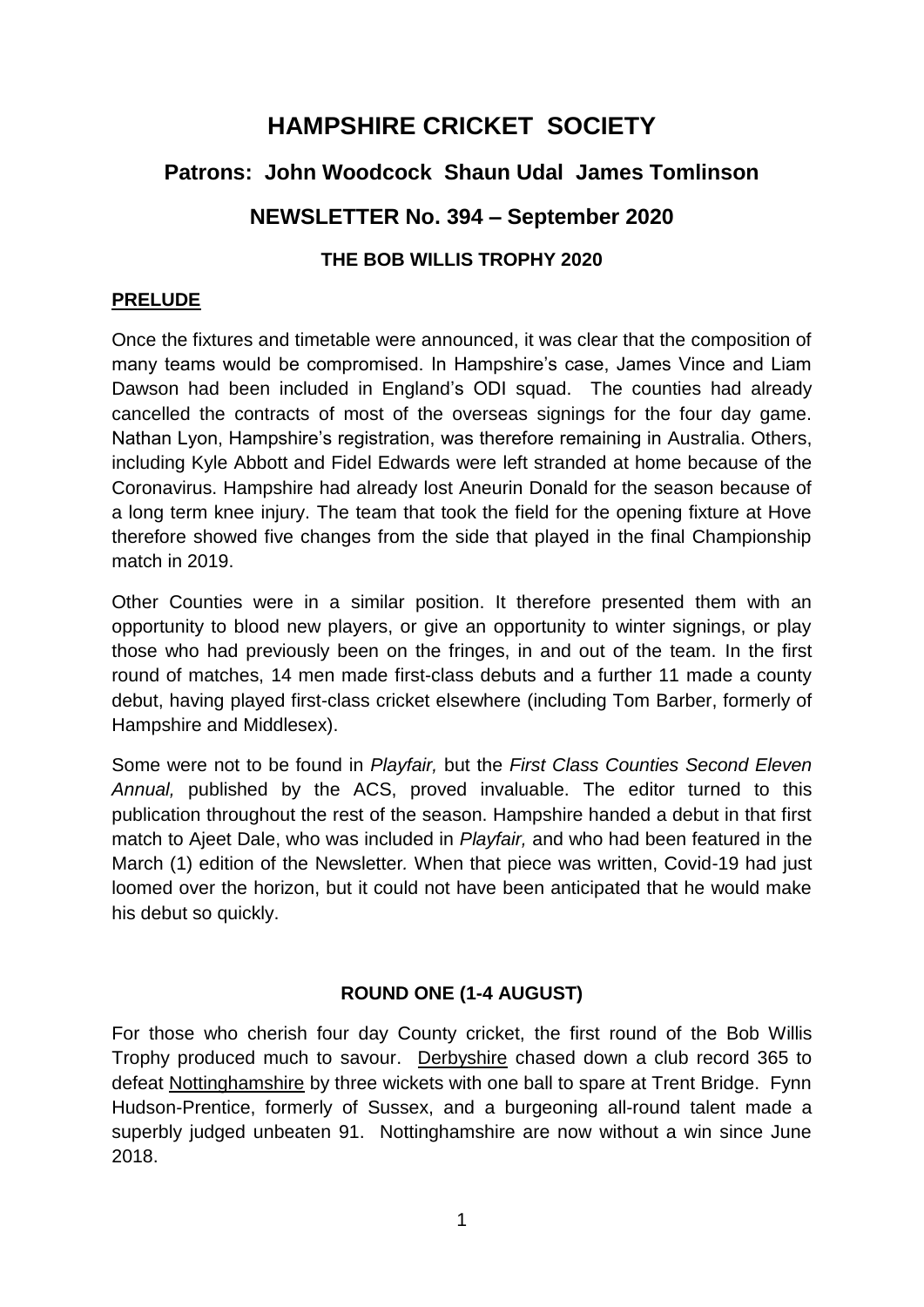In probably the biggest shock of the round, Leicestershire raced to a seven wicket win against Lancashire at New Road, Worcester. After twice bowling their opponents out, they required150 runs off just 17 overs. Thanks to their captain, Colin Ackerman, who struck 73 not out off 41 balls, they reached their target with eight balls to spare. It was a very fine effort by a team who finished bottom of Division Two last year. Lancashire, of course, won that Division in 2019 and were due to play in Division One this year.

Northamptonshire battled to a draw against the odds at Edgbaston. At one stage, the former were 148 for five, still trailing by 79 runs. However, captain, Andy Rossington and Luke Procter then batted throughout the final day. Rossington batted for a total of 497 minutes in making a career best 135 not out (off 399 balls), while former Lancashire man Procter finished on 112. Earlier in the match, Tim Bresnan had scored 105 in his first match for Warwickshire after his "transfer" from Yorkshire.

County Champions Essex clawed their way back into their match versus Kent at Chelmsford to record a nail-biting two wicket win. After facing a first innings deficit of 89 (298 – 387), Simon Harmer (four for 35), aided by Jamie Porter and Sam Cook dismissed their opponents for 112. Needing 202 to win, Sir Alastair Cook ground out 66 in just under three hours. Essex seemed to be coasting but, after his dismissal at 147, four wickets fell for 24. Essex were still 31 runs short at the fall of the eighth wicket. However, Adam Wheater (26 not out) and Sam Cook (15 not out) saw them to victory.

There was also an exciting finish of a different nature in the London Derby at The Oval. After a somewhat dreary first three days and a quarter, Middlesex set Surrey 314 to win. The latter never seriously challenged after a top order collapse. Surrey skipper, Rikki Clarke, and Jordan Clark then mounted a fine rearguard action, despite the latter being clearly in pain from an injury. They batted for 23 overs and looked to be inching their side to a draw. It was at this stage that Middlesex captain, Steve Eskinazi, threw the ball to part-time leg spinner Sam Robson whose four previous wickets in his career had cost 50 runs apiece. He now took two in two balls; dismissing Clark with a rank long hop and then Dan Moriarty leg before. With the door ajar, Bajan fast bowler Miguel Cummins accounted for two more wickets before Clarke fell. Middlesex ran out winners by 190 runs. Earlier in the match, Moriarty, making his first-class debut, took five for 64.

In the other matches, Somerset predictably hammered Glamorgan, and Worcestershire eased to victory over Gloucestershire and, after a fairly even first two days, the impressive Ollie Robinson bowled Sussex to a good win against Hampshire at Hove. Phil Salt enhanced his England prospects with scores of 68 and 80. George Garten, who started his career as an out-and-out fast bowler, made an unbeaten 54 in the Sussex first innings. The highest score for Hampshire was James Fuller's 30 the second time around. Their only real consolation in a rather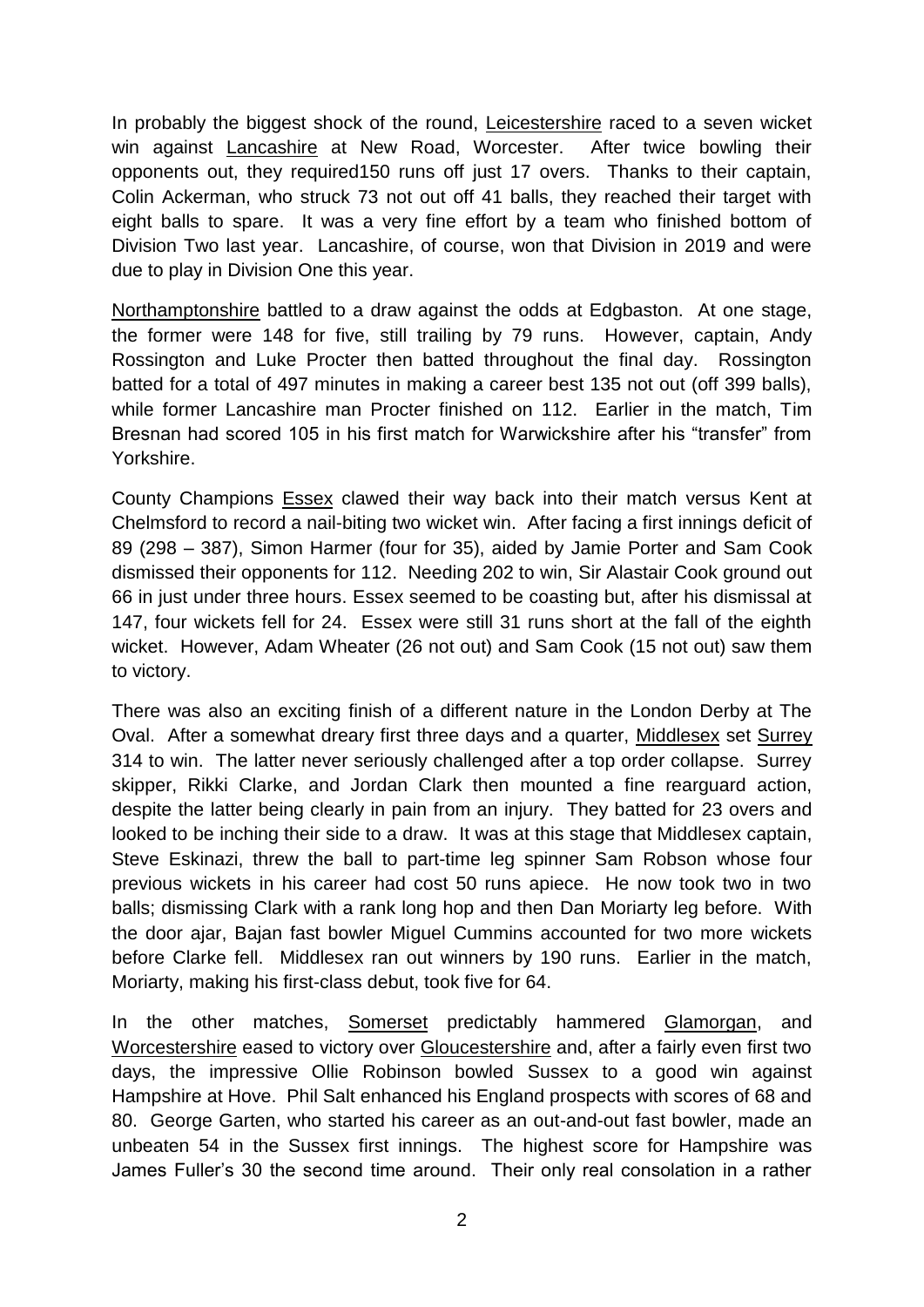sorry display was Mason Crane's six wickets in the match, three dismissals in the second innings for Felix Organ, and on his first-class debut three first innings wickets for Ajeet Dale, including two in two balls.

#### **ROUND 2 (8-11 AUGUST)**

Hampshire's victory against Middlesex at Radlett was indisputably the performance of the round. It was one for the history books, born out of considerable adversity. After the ring-rusty show at Hove, it was hoped that James Vince and Liam Dawson would return to bolster an inexperienced side. However, the former was absent for personal reasons. Dawson came in for Mason Crane; the latter could consider himself unlucky after his six wickets at Hove. Ryan Stevenson replaced Ajeet Dale. Both the replacements were to play an important part in the match, but neither finished it. Middlesex were pleased with their first innings total of 252 (Stevenson 4 - 70, a career best). They felt the wicket gave the bowlers considerable assistance, and were confident of gaining a first innings lead. They reckoned, though, without the first of two towering performances by Joe Weatherley, ably assisted by his captain Sam Northeast. Tim Murtagh was full of praise for the pair's efforts as they batted for almost three and a half hours in putting on 139 for the fourth wicket. Following Northeast's dismissal for a typically gritty 51, Weatherley followed shortly afterwards for a very fine 98 – an innings of excellent technique, concentration and almost faultless shot selection. He had batted for 310 minutes. Dawson was displaying similar attributes, and moved serenely on to 43 off 74 balls before disaster struck. He collapsed at the crease with what seemed like an Achilles injury, the type which would mean a long, enforced lay off. So it proved. He was stretchered off and it was later confirmed that he would be unable to bat again in the match. One suspected he would not play again in the season. Hampshire eventually reached 296 for nine, a lead of 47. When Middlesex batted again, Hampshire then suffered another setback. Stevenson had yet to bowl, and in chasing the ball, he impaled and badly gashed his leg on a metal tent pole. He, too, left the ground on a stretcher. It was later confirmed he would only bat in an emergency. Felix Organ, with his off-spin, stepped into the breach and responded so well that he took four wickets for 42. Middlesex were limited to 201. Another feature of the innings was that Brad Wheal, newly arrived (after quarantine) from South Africa, held three catches as a substitute fieldsman. Hampshire required 158 runs to win. The consensus on BBC Radio was that it was a challenging target, especially as Hampshire were likely to bat with nine, or even eight, men. It was noticeable that Keith Barker had started to limp heavily. Most of the batsmen gained a start but were unable to consolidate. When the seventh wicket fell, 50 runs were still needed. Importantly, Weatherley, having opened the innings, was still at the crease. Barker then limped to the wicket. It was evident that quick singles were out of the equation. Undaunted, the latter quickly unleashed a couple of early boundaries to release the tension. Weatherley caught the mood and it was he who eventually hit the winning runs, a boundary through extra cover. He was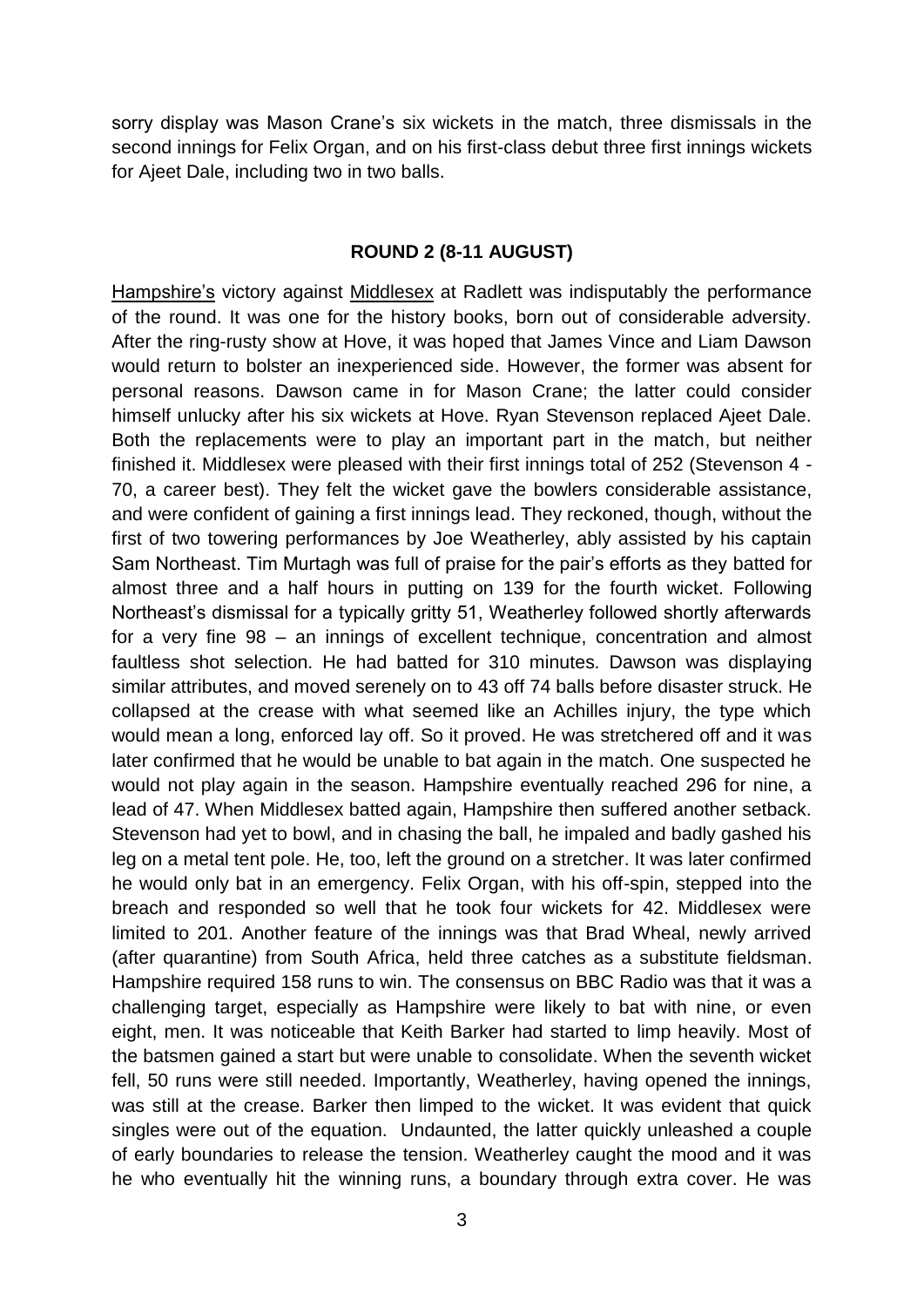undefeated on 64 (178 balls; 250 minutes; and nine fours); Barker finished on 28 off only 34 balls, a scoring rate out of character with that for the game. The match belonged, though, to Joe Weatherley; he had batted in excess of nine hours over both innings, and taken his side to a famous victory.

Other highlights of the round were Simon Harmer taking the first eight wickets to fall in Surrey's second innings at Chelmsford; his sequence was broken when he snaffled a slip catch! Jordan Cox (238 not out) and Jack Leaning (220 not out) put together an unbroken second wicket stand of 423 for Kent against Sussex at Canterbury, which was the highest wicket partnership in Kent's history. The remarkable Darren Stevens then took five for 50 in Sussex's second innings. The matches in the South had been played in enervating heat throughout. It was perhaps no wonder that the Sussex bowlers, without Ollie Robinson (called up by England but unused) wilted. Jake Libby (184) and Damian D'Oliveira (174) added 318 for the fourth wicket against Glamorgan at Worcester; it wasn't quite a record, but Libby's innings was a career best. Matt Critchley, the Derbyshire leg-spin bowler, returned career best figures of six for 73 at Leicester. It illustrated just how many potent legspin bowlers there are in county cricket these days; the cupboard has not been so well stocked for over half a century.

At the end of round two, four Counties still possessed a 100% win record: Somerset, Essex, Yorkshire and, surprisingly, Derbyshire.

## **ROUND 3 (15-18 AUGUST)**

The third round of matches were the most problematical to date, due to rain washing out many days' play all over the country. Hampshire again provided the most noteworthy performance, though in very different circumstances to that at Radlett. The fourth day in their "home" game against Surrey at Arundel started with their first innings total on 198 for three, a lead of 26. Such was the amount of time lost to rain, Surrey's first innings of 172 all out had gone on into the third day. Hampshire decided to press on and eventually reached 298 (Tom Alsop 87 and Sam Northeast 81). The most likely result was a draw, though Surrey's brittle batting throughout the competition gave Hampshire some hope that they would pull off another victory. And so it proved. Brad Wheal took the first two wickets before Mason Crane and Ian Holland reduced the Brown Caps to 27 for four. After tea, James Fuller entered the fray to devastating effect. First, he trapped Jason Roy lbw, before claiming a hattrick. He induced Laurie Evans to edge to Alsop at slip, then accounted for Gus Atkinson leg before, and, finally, bowled Morne Morkel, who obligingly shouldered arms. Crane then administered the coup de grace by taking the last two wickets. Surrey had collapsed to 74 all out. Hampshire had bowled out Surrey twice in just 81.4 overs. The winning margin was an innings and 52 runs, a memorable achievement. On the first morning, Ian Holland had taken maximum advantage of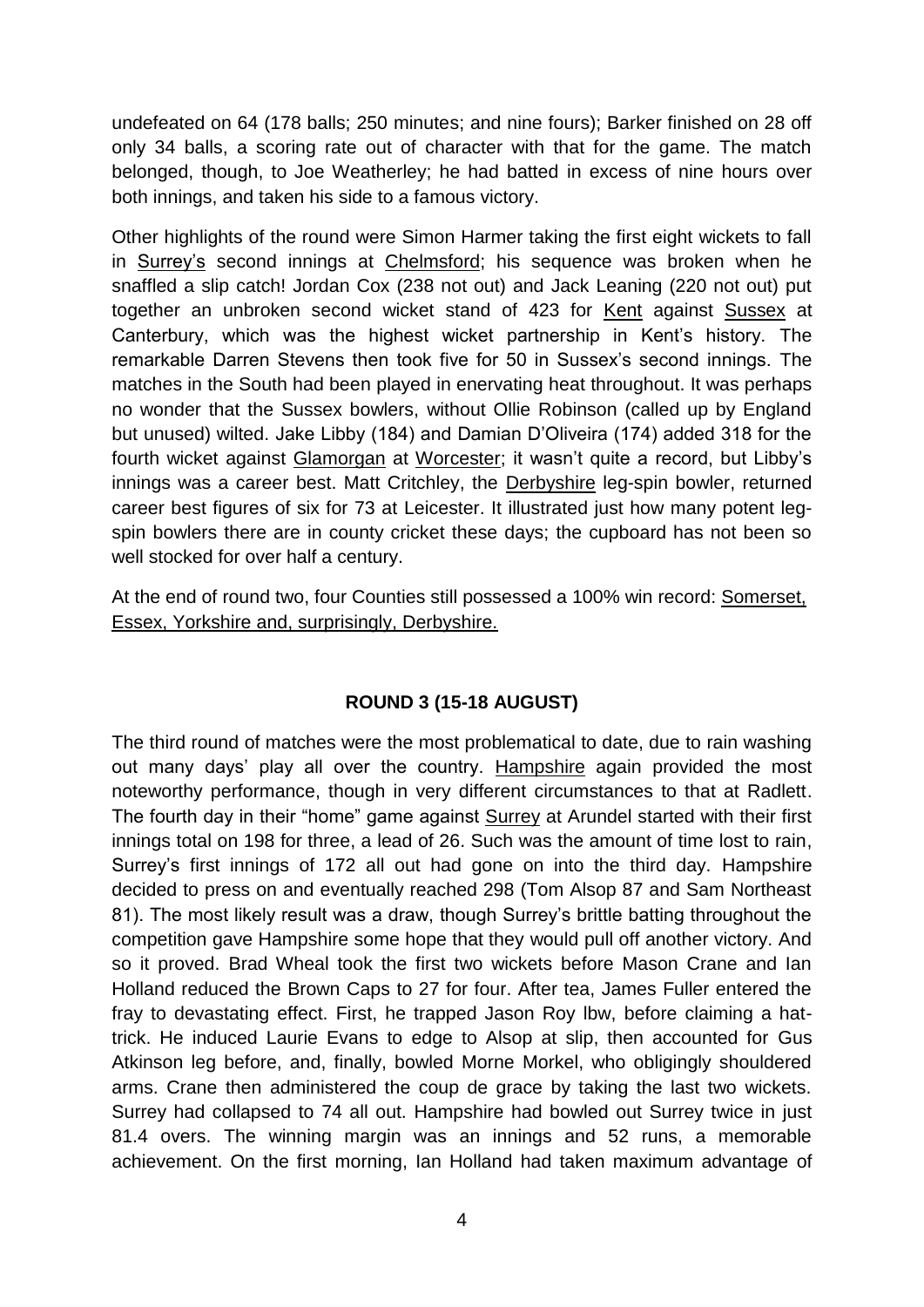the overcast conditions marvellously well by taking four of the first five wickets to fall. At one stage, Surrey were 36 for five, before being rescued by Evans (65). Holland eventually ended with career best bowling figures of six for 60 some 48 hours later. Hampshire had made three changes to replace the men injured at Radlett with Wheal, Tom Scriven, making his first-class debut, and Crane coming into the side. The latter finished with match figures of five for 27. With so many regular players absent, Hampshire have proved a resilient side. Much credit must go to all concerned, on and off the field.

At the end of this round of matches, Essex were the only County with a 100% record. Porter and Harmer (eight wickets apiece) compensated for two shaky batting displays against Sussex at Hove, as Essex eased home by three wickets. Somerset were cruelly robbed at Edgbaston. They needed to take only two more Warwickshire wickets before the rains came, not for the first time in the match. Yorkshire and Derbyshire were unable to conquer the rain at Headingley. The only other side to win were Worcestershire who vanquished Northamptonshire by 78 runs at Northampton. Tom Fell (110 not out) scored his first century since 2015, when he was diagnosed with cancer. He has endured a wretched time since, and his century was heartwarming.

# **ROUND 4 (22-25 AUGUST)**

Autumn arrived early as rain ruined this round, but it left some intriguing possibilities for the final round. It is a pity that the t20 Vitality Blast will start in the meantime; it will needlessly interrupt the momentum of what has been an absorbing competition.

Hampshire's match with **Essex** at Arundel suffered the most. No play was possible on the first and last day. In the meantime, only 78 overs were bowled, in which Essex scored 249 for 3 (Sir Alastair Cook 129 not out). Any realistic chance of Hampshire maintaining their interest in the competition is tenuous, and Essex's own chances of reaching the final were compromised considerably. It was perhaps inevitable that the weather would influence the outcome of a five match qualifying tournament.

In the other matches, only two innings were possible at Chester-le-Street (Durham v Derbyshire) and in the Roses Match at Headingley. However, Derbyshire, though winning only two of their matches (one less than Essex and Somerset), had acquired sufficient batting bonus (13) throughout their four matches to stay in contention going into the final round. Worcestershire's record was the same. Their prolific batting lineup had run up 15 bonus points. Against Warwickshire at New Road, both Will Rhodes (207) and Daryl Mitchell (110) scored centuries. Thus, so far, four of their batsmen have registered hundreds, the most by any County. On the other hand, their opponents in the last match, Somerset possess by far the most formidable bowling attack. They dismissed Gloucestershire for just 76 and 70 at Taunton, to win